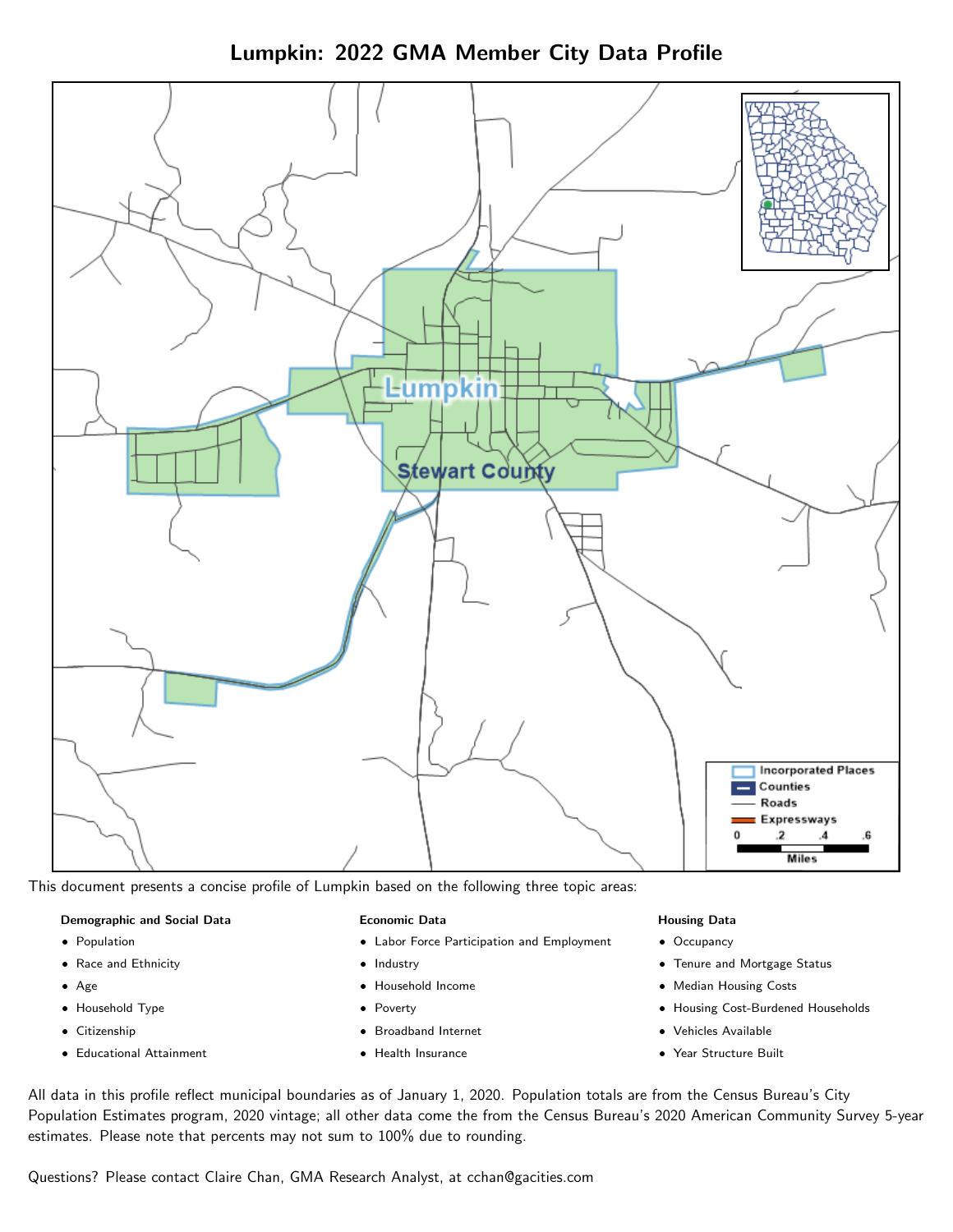# Lumpkin: Demographic and Social



Age 0% 2% 4% 6% 8% Male **Female** 8% 6% 4% 2% 85 and over 80-84 75-79 70-74 65-69 60-64 55-59 50-54 45-49 40-44 35-39 30-34 25-29 20-24 15-19  $10-14$ 5-9 Under 5

Native Born 100%

Source: American Community Survey, 2020 5-year estimates, table B05002 Source: American Community Survey, 2020 5-year estimates, table B15002





Source: U.S. Census Bureau, City Population Estimates, 2020 vintage Source: American Community Survey, 2020 5-year estimates, table B03002

## Household Type



Source: American Community Survey, 2020 5-year estimates, table B01001 Source: American Community Survey, 2020 5-year estimates, table B11001

### Educational Attainment





#### **Citizenship**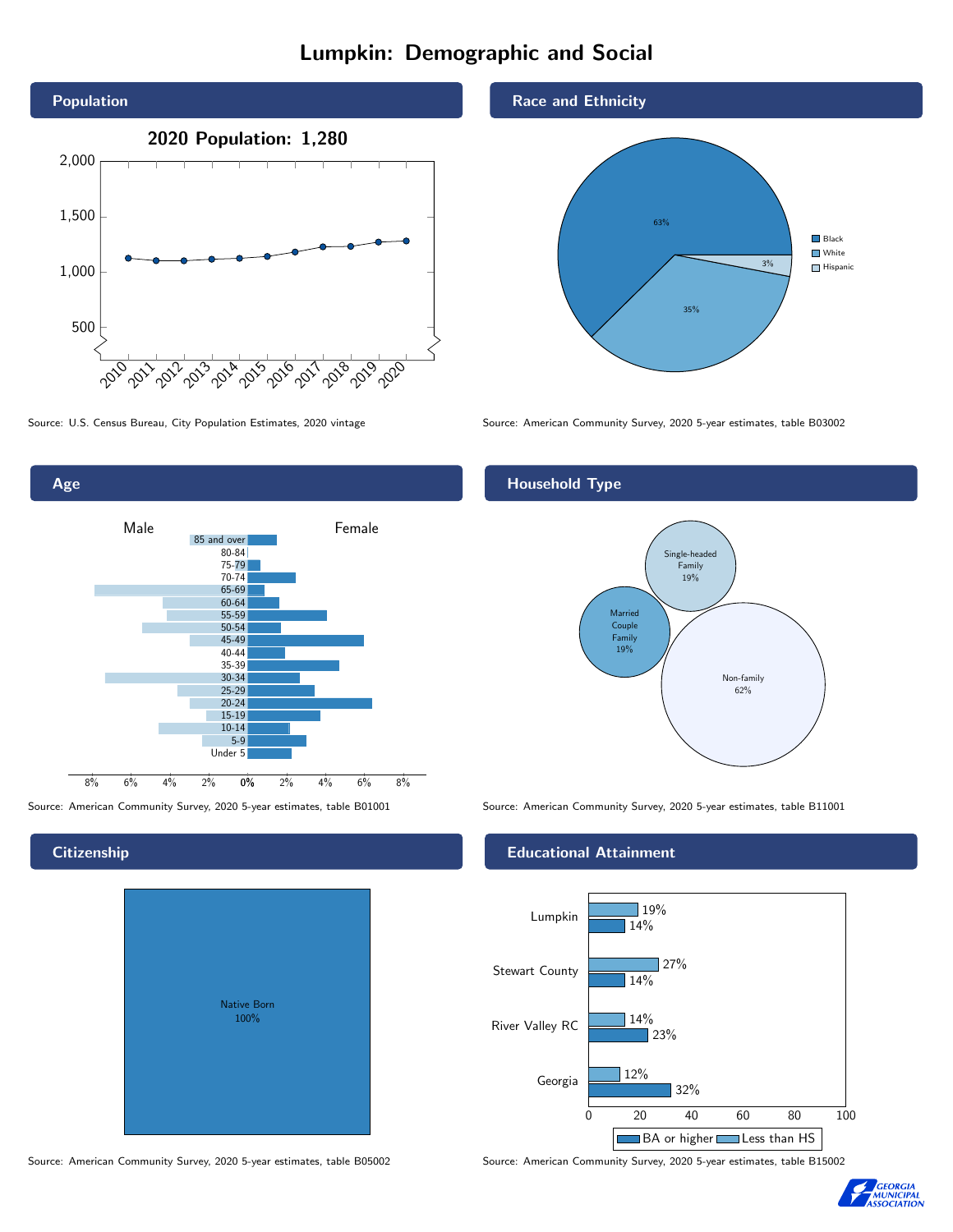# Lumpkin: Economic



Source: American Community Survey, 2020 5-year estimates, table B23001 Note: Unemployment rate is based upon the civilian labor force.



Source: American Community Survey, 2020 5-year estimates, tables B19013 and B19025 Source: American Community Survey, 2020 5-year estimates, table B17010



Source: American Community Survey, 2020 5-year estimates, table B28002 Source: American Community Survey, 2020 5-year estimates, table B18135

Industry

| Agriculture, forestry, fishing and hunting, and mining      | 17%   |
|-------------------------------------------------------------|-------|
| Construction                                                | 6%    |
| Manufacturing                                               | 21%   |
| <b>Wholesale Trade</b>                                      | $0\%$ |
| Retail Trade                                                | $0\%$ |
| Transportation and warehousing, and utilities               | $0\%$ |
| Information                                                 | $0\%$ |
| Finance and insurance, real estate, rental, leasing         | 8%    |
| Professional, scientific, mgt, administrative, waste mgt    | 3%    |
| Educational services, and health care and social assistance | 29%   |
| Arts, entertainment, recreation, accommodation, food        | 7%    |
| service                                                     |       |
| Other services, except public administration                | $0\%$ |
| Public administration                                       | 9%    |

Source: American Community Survey, 2020 5-year estimates, table C24030

#### Poverty



#### Health Insurance